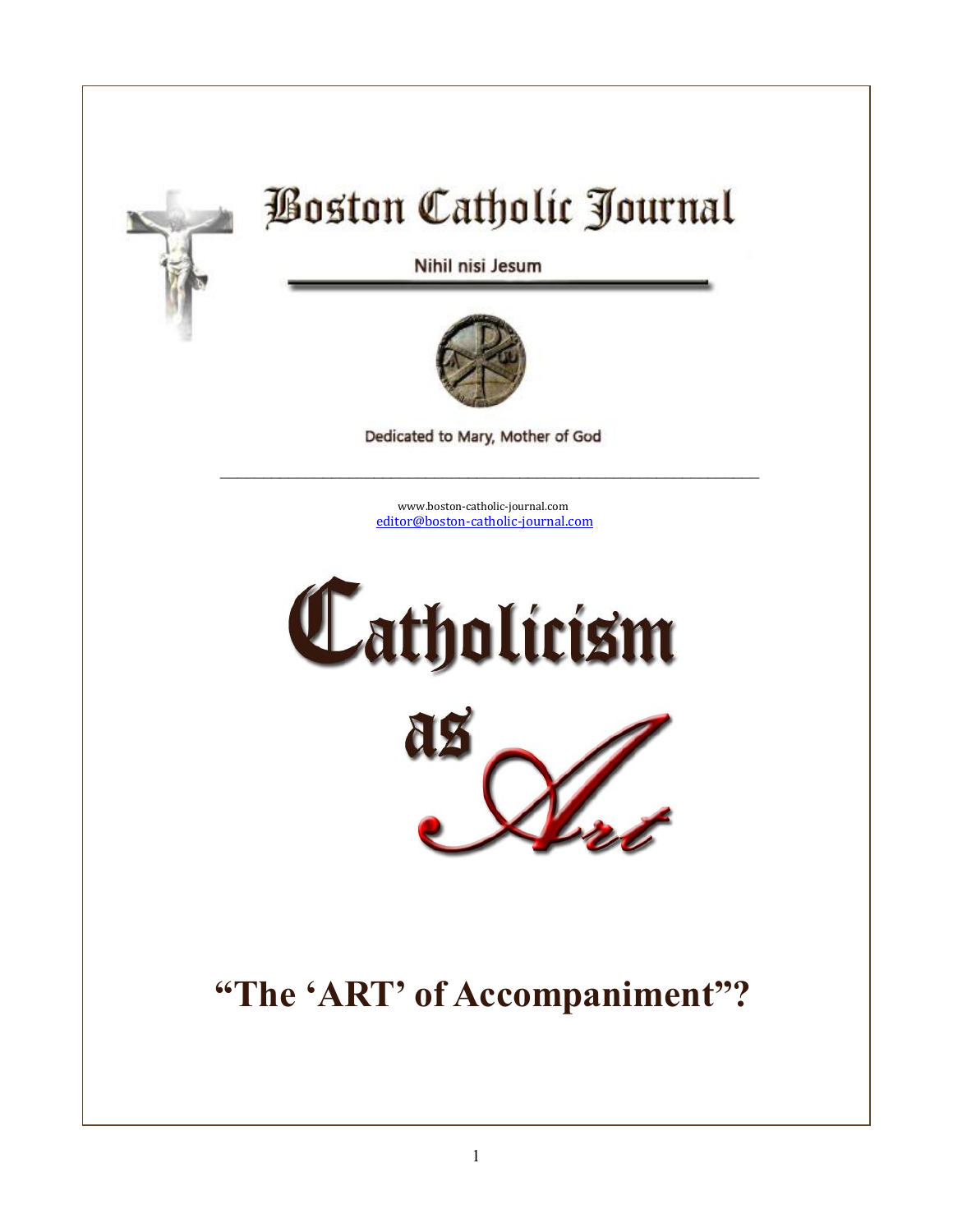**"Hello. You are my project and I am your artist.** You are the "medium" of my art, much as paint is to some artists and clay to others, and I will fashion you into something of my liking. Is that okay with you? You will admire my finesse and I've had lots of practice. Did I tell you that I went to school for this? No kidding; I got a BA in Art with a specialty in "accompaniment." Never heard of it? It's new. Very fashionable in Rome. I will follow you around and teach you some things to make you *appear* to be Catholic and okay with God; kinda smooth out the rough edges of the "sin"-thing so that you will be comfortable with it now and do what other Catholics do who, unlike you, *at the moment* are not in a state of mortal sin. Of course they are sinners, too, but *at the moment* they are not sinning. No big deal. Like Francis said, who are we to judge anyway? What is more, the pope has recently concluded that *we cannot really be sure about sin in any event* because of what he calls the "Internal Forum" — your conscience really. It may be telling you that something is *not* a sin *for you*, even if the 10 Commandments say it is before God and for everyone else, unless, of course, *their* "internal Forum" tells them it's okay for them, too. Got it?

## **AMORIS LÆTITIA:**



#### **POPE FRANCIS**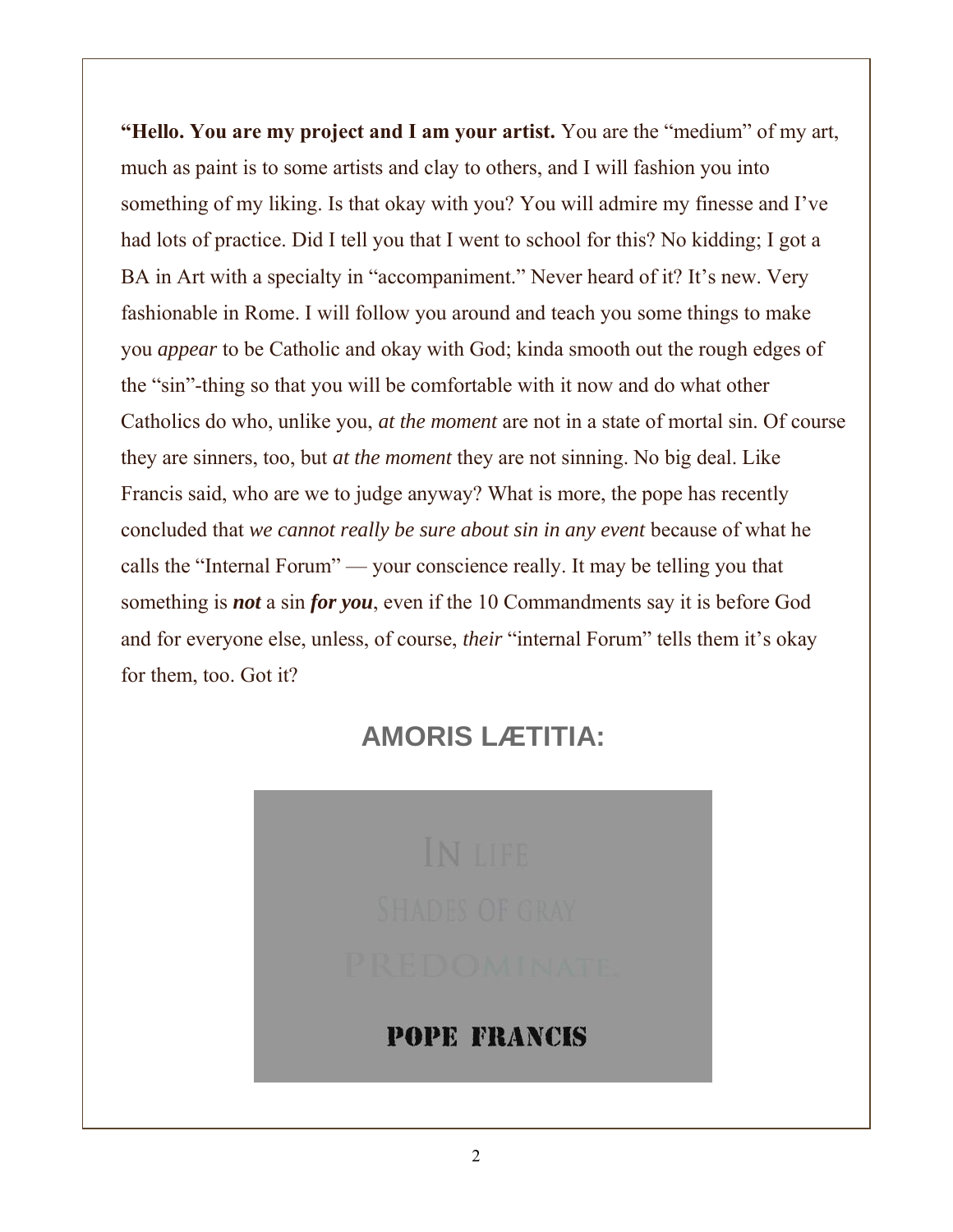*"In life, shades of gray predominate",* Francis told us, so nothing is clear and there is no need to beat yourself up for something that may, in fact, be "good" and "wholesome" and "positive" according to Francis— despite appearances and connotations to the contrary. Clear on that? The thing is, I've got to accompany you and show you that what you may *think* is wrong really isn't any more, especially if it's making you uncomfortable or feel guilty.

Of course as an *ARTIST* of ACCOMPANIMENT, in order to have the "stuff" of my art to work with, you will have to tell me some, well, deeply private things, possibly salacious things, but hey, that's art. I am NOT a voyeur. I am an *ARTIST!* As one Dominican journal gushes,

"Pope Francis describes **the bedside manner** needed in the art of accompaniment as "steady and reassuring, **reflecting our closeness**," and as having a "**compassionate gaze**" (*EG*, 169). Some refer to this bedside manner, practiced within welcoming and loving communities" <sup>1</sup>

### **With a Sigh …**

Conservative Catholics do not understand this. They are into the manly work of evangelization and conversion; not accompaniment, compassionate gazes, and certainly not "'this *art of accompaniment'* "*which teaches us to remove our sandals before the sacred ground of the other.*" They simply do not anticipate that they, like Moses, will have to veil their faces because they will radiate the *lumen gloriae* of the adulterous and the sacrilegious subsequent to "accompanying" them … *after*, of course, removing their sandals before these demigods in accordance with non-existent *canons of the Art of Accompaniment* that we can find in no college curriculum (see Exodus 3.5 which *Francis* invokes and 34.33-35 that *we* invoke).

The … shall we say, *delicate* … language of "art" leaves them — conservative and traditional Catholics — understandably uncomfortable, especially in the wake of the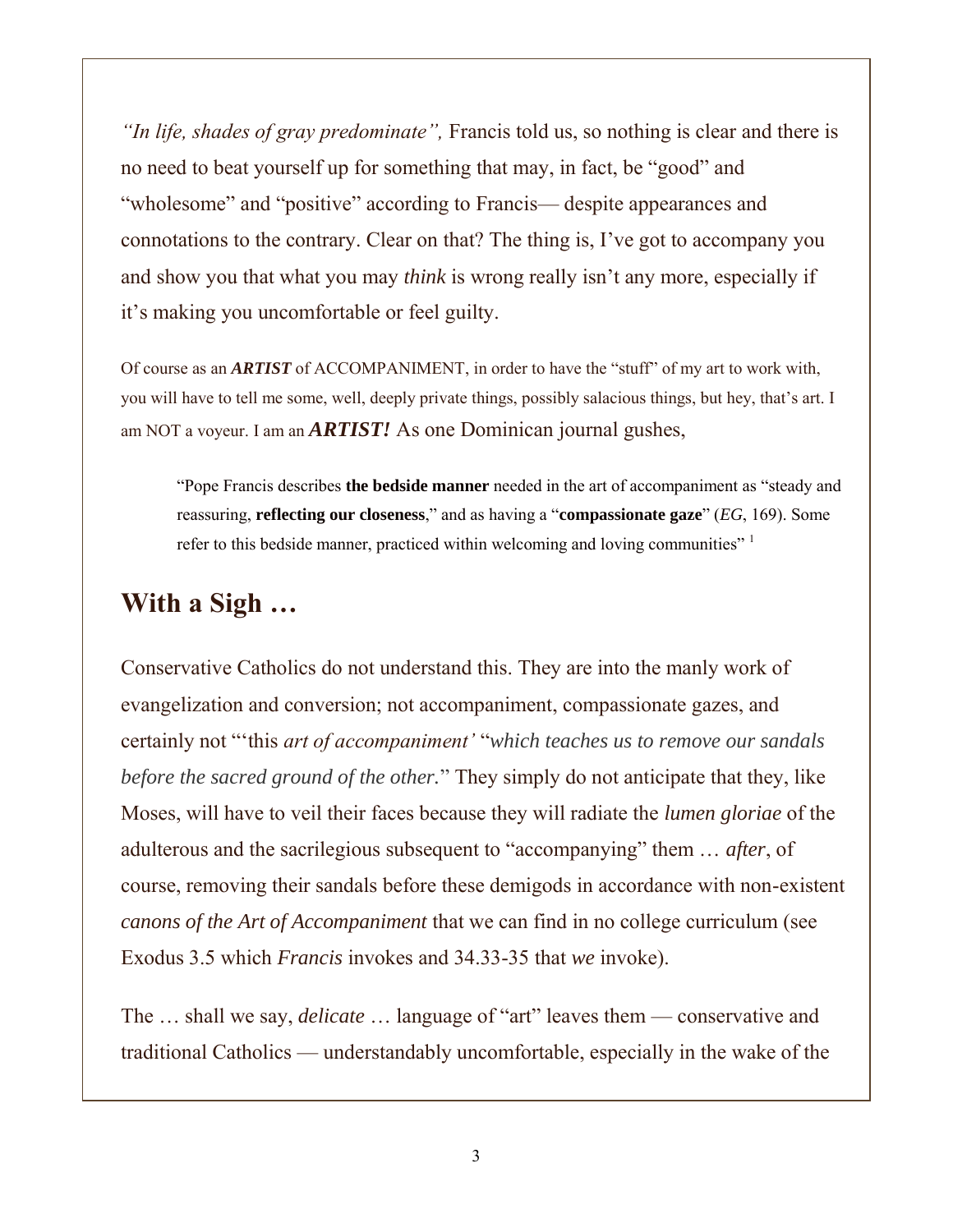last 30 years of pervasive pederasty in the Church. And who, we wonder, will *teach us to learn to make* "compassionate gazes" and how will we be graded on our performance? Will such "gazes" be accompanied with a sigh? Is that also in Performance 101?

If they hope to gain any traction in the "modern" Church they need to be slick like us, saying things no one really grasps and using ambiguous words which have no substance.

Francis and Kasper are "Artists" to be sure … Conservatives just don't have the "stuff" to be artists. Too few theta waves. Indeed, does the Church need more "Artists" as Francis insists? :

"**The Church will have to initiate** *everyone*—priests, religious and laity—**into this 'art of accompaniment'** which teaches us to remove our sandals before the sacred ground of the other (cf. Ex 3:5)." (Apostolic Exhortation, *Evangelii Gaudium*, 169)

#### **For every Catholic an Artist**

She already has an abundance of "*Ministries*" (EXTRAORDINARY Eucharistic Ministers, Music Ministers, Youth Ministers, Hospitality Ministers, Community Service Ministers — Shawl-Making, Greeting, Lectors, Prayer, — virtually *every activity* at church anoints one a Minister).

And now a *superabundance* of "Artists"?

After all, according to Francis, each of us will have to be "*initiated*", not into a Sacrament, but **into an Art**. We will practice art, and therefore be *practitioners*.

Every Catholic an "Artist" and a Practitioner of the Art? (yet a new, but *universal* Ministry)

Is this our new vocation? If we are all Practitioners chasing the lost, who are the remaining sheep? Are they not Practitioners, too?

Did you just think "circular"? Did you just visualize a dog chasing its own tail?